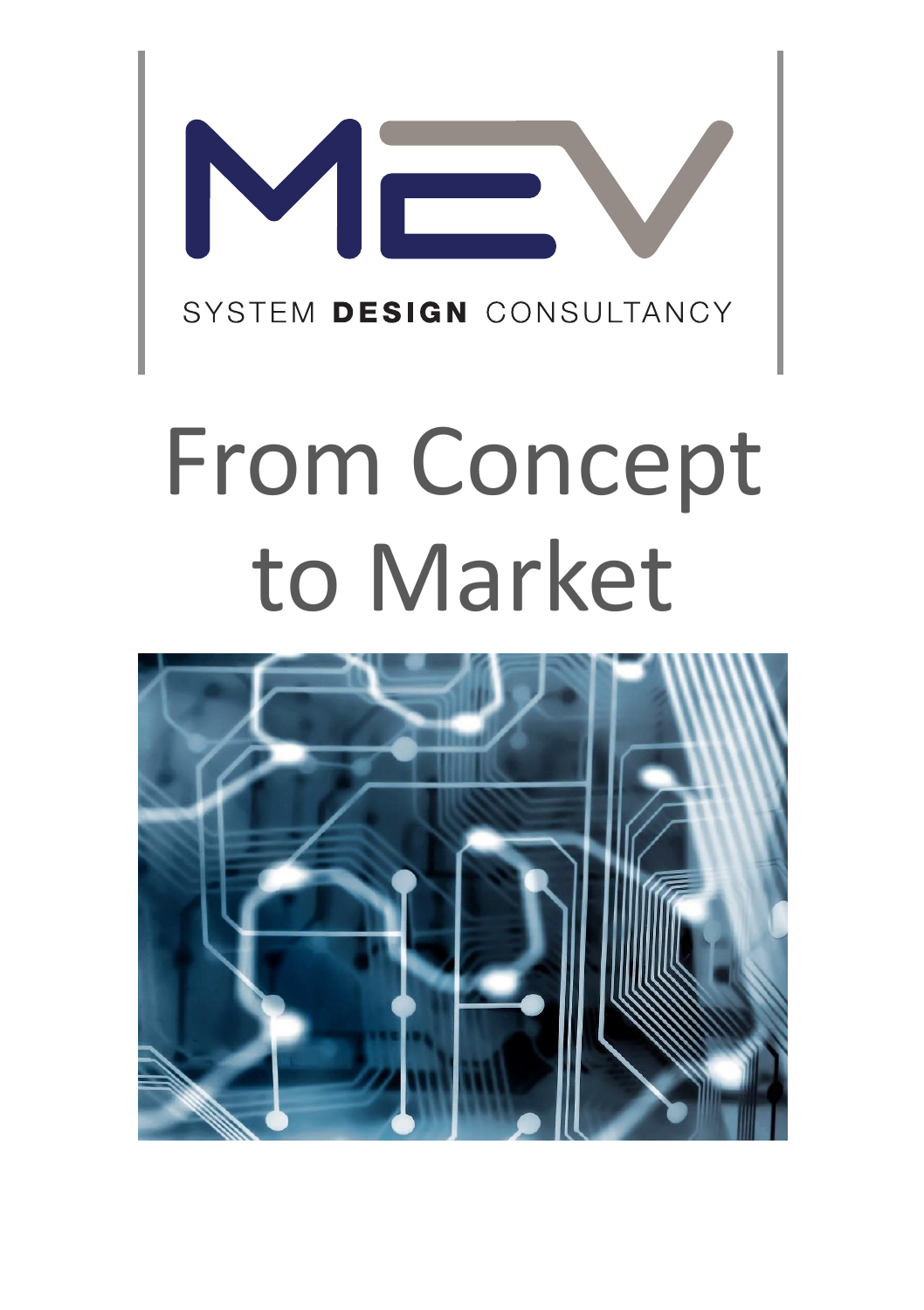## Table of Contents

| ISA, PCI and PCI Express Solutions1               |  |
|---------------------------------------------------|--|
|                                                   |  |
|                                                   |  |
|                                                   |  |
|                                                   |  |
|                                                   |  |
|                                                   |  |
|                                                   |  |
|                                                   |  |
|                                                   |  |
|                                                   |  |
|                                                   |  |
| Amplicon PCI data acquisition and serial cards  5 |  |
|                                                   |  |
| Sarclad In Chain SCM online measurement5          |  |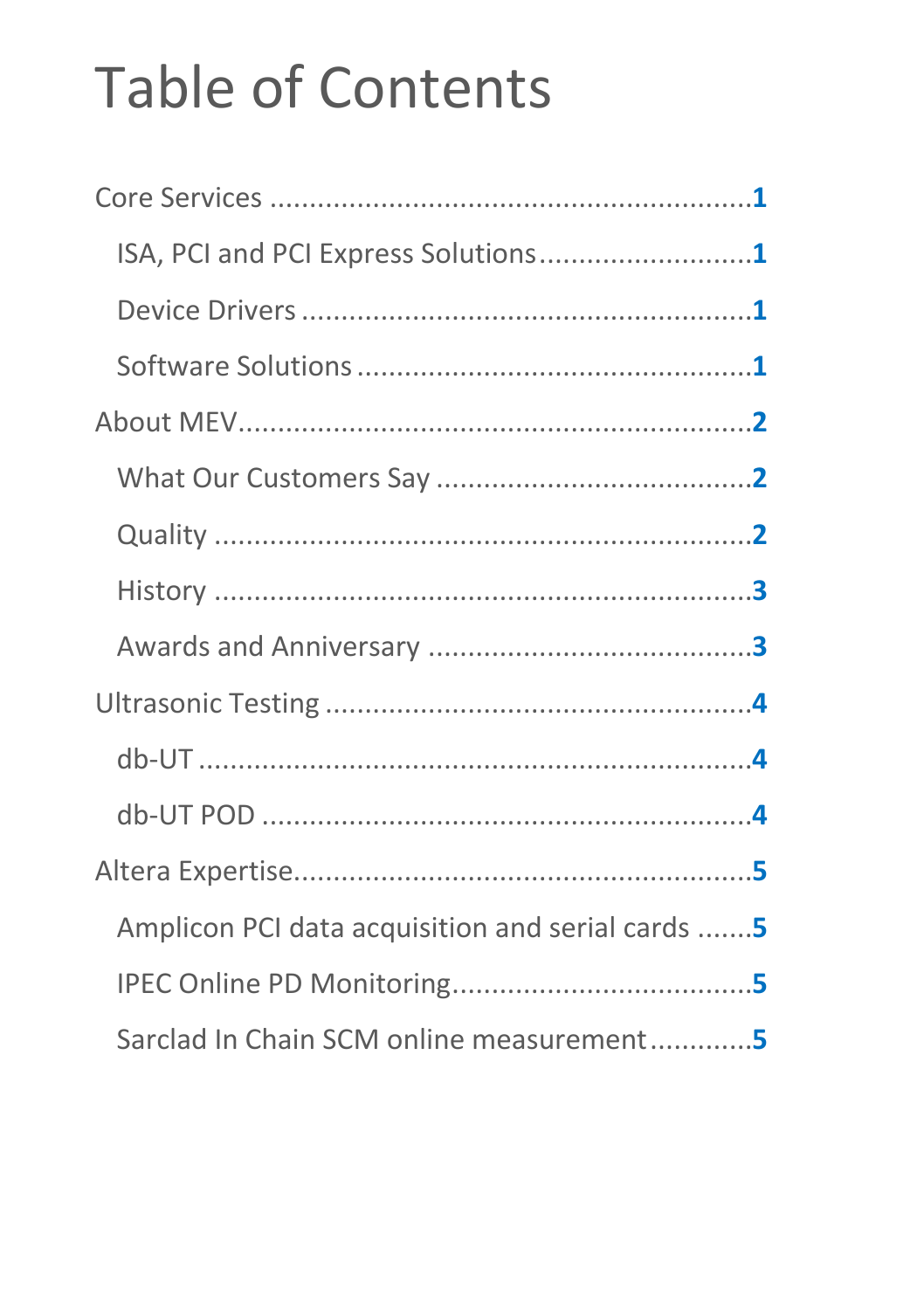### Core Services

### ISA, PCI and PCI Express Solutions



Complete PCIe master or slave solutions.

Design consultancy to connect your existing ISA or PCI designs to the PCIe bus.

Consultancy to convert PC Card designs to ARM Remote Ethernet allowing data acquisition over a network connection.

### Device Drivers



We supply custom Device Drivers to your requirements for all major Windows and Linux platforms. This includes performance critical device driver solutions for PCI and PCI-Express (PCIe) devices. If you are developing your own device drivers, we can offer support and advice on the WHQL Logo Program we can help DTM test and Logo your driver.

### Software Solutions



MEV develop, maintain and support the Cloud based BIM system for NDT Technologies Piling Rig Instrumentation.

This uses a custom Windows Embedded system to control and monitor the piling processes. The solution is Cloud based providing, Business Information Management through a web interface, allow features such as live access to status and Job Scheduling.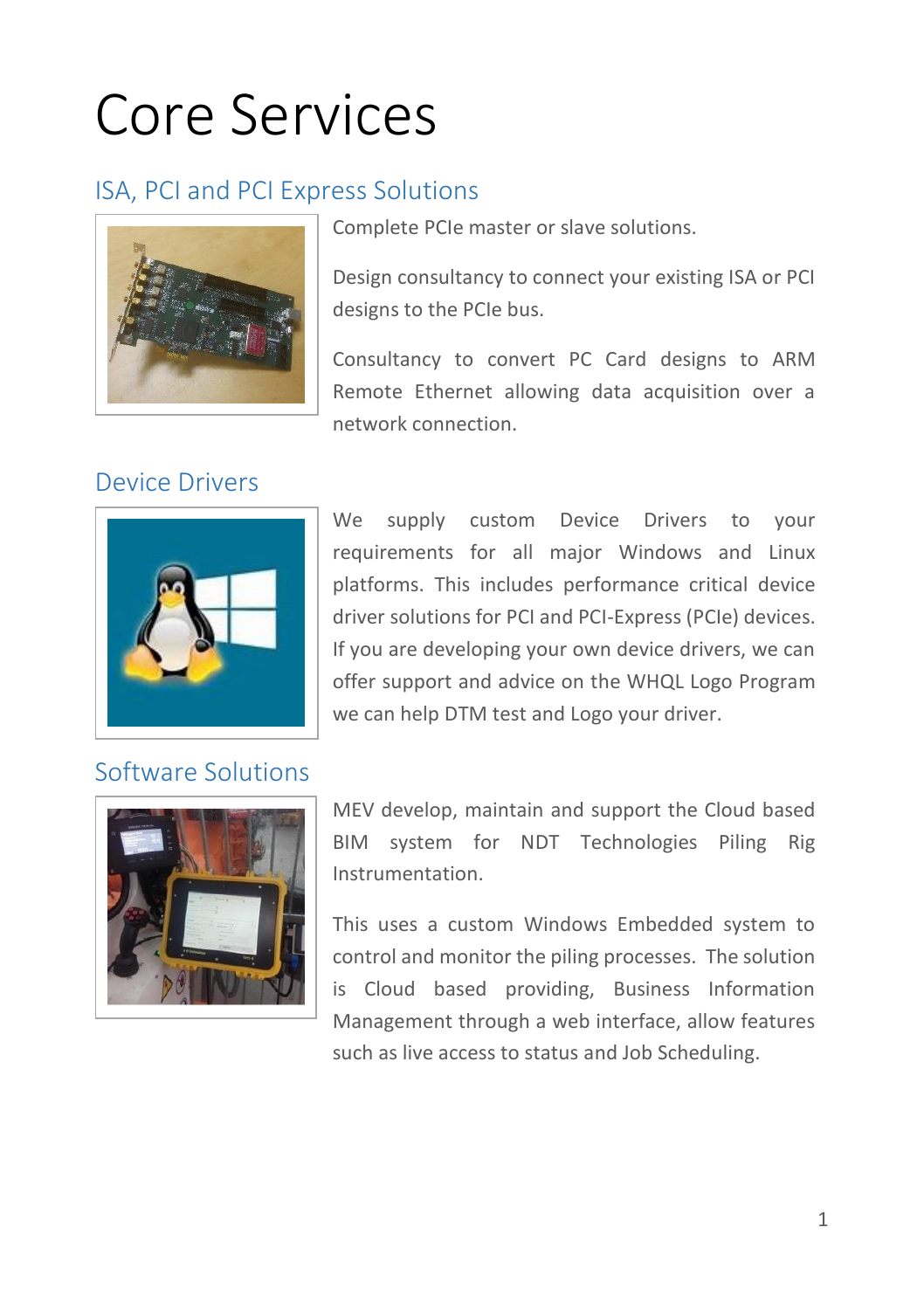### About MEV

### **History**

The company directors, Graham Siepen, Dave Cooper and Helen Elcock have a strong background in electronic engineering. They first worked together at Sension Systems Ltd., in 1988.

They have significant design expertise in the industrial sector at product and system level in addition to significant software expertise for real time embedded microcontroller systems and for the PC.

MEV was formed in November 1993 by Graham, David and Helen, the organisation has grown from there to 7 permanent staff and group of regular associates.

### What Our Customers Say

*"Cobham are very impressed with MEV as an organisation and certainly hope to do business with you again!"*

#### *Cobham*

*"We have certainly been very pleased with the way things have worked out and would be happy to work with you again on other projects"*

*Emobix Limited*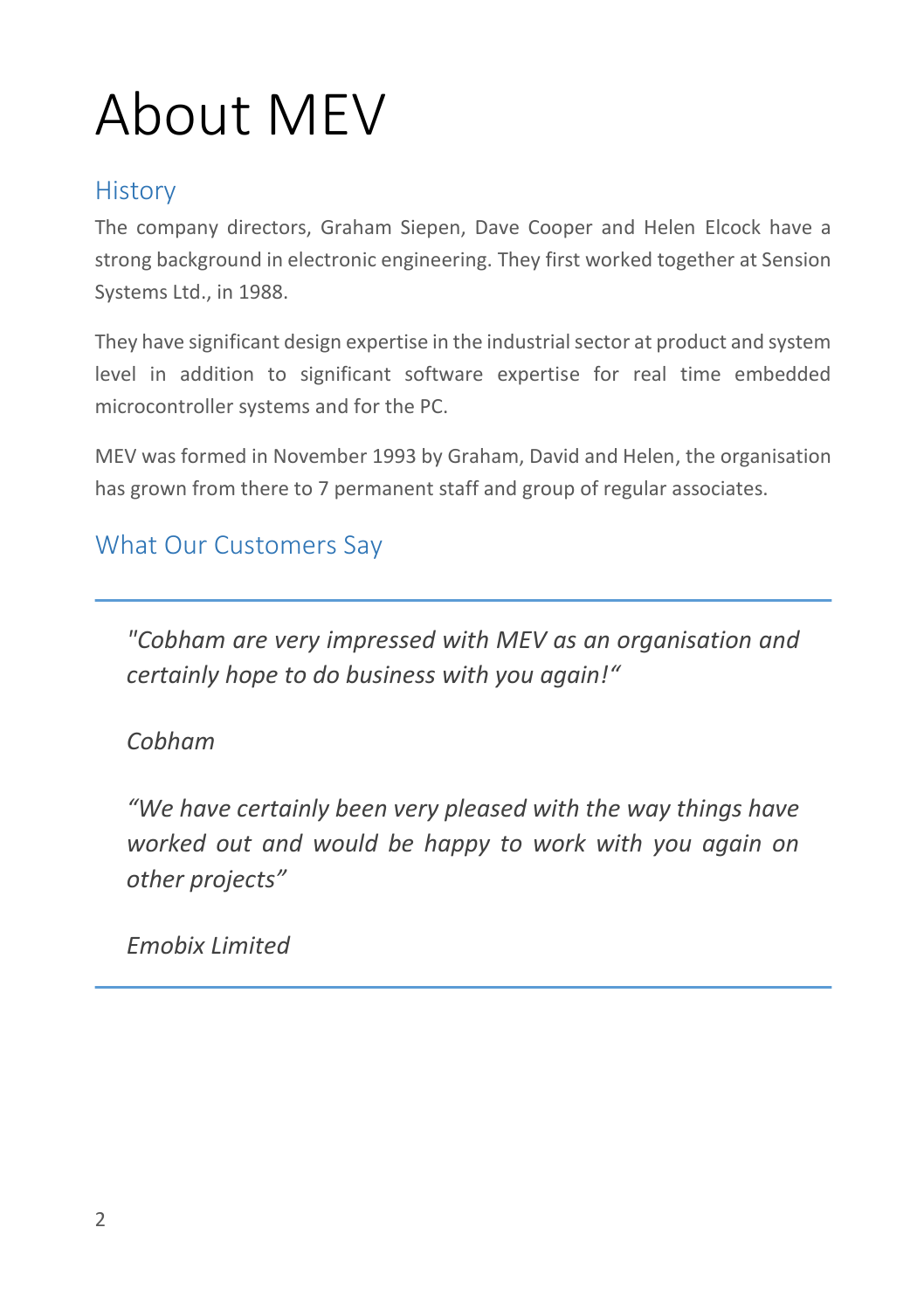### **Quality**

MEV have operated a ISO 9000 compatible quality system since 1994 which has been independently audited on a number of occasions by

- Amplicon (Measurement and Control Solutions)
- BAE systems (Defence Sector)
- Cobham (Flight Refuelling)
- And most recently Cavendish Nuclear



MEV is an approved supplier to the Defence Industry

### Awards and Anniversary



We take pride in high quality and good service. This has led to great customer retention, some customers have stayed with us from the very beginning, many customers have been with us over 15 years. We are a tight knit hardworking team

MEV have received an award from ALTERA, for Outstanding Partner Support. During the presentation we were also singled out for our expertise in PCI express.

We are both pleased and proud to have our work for ALTERA recognised in this way and we look forward to continuing to build upon this strong relationship.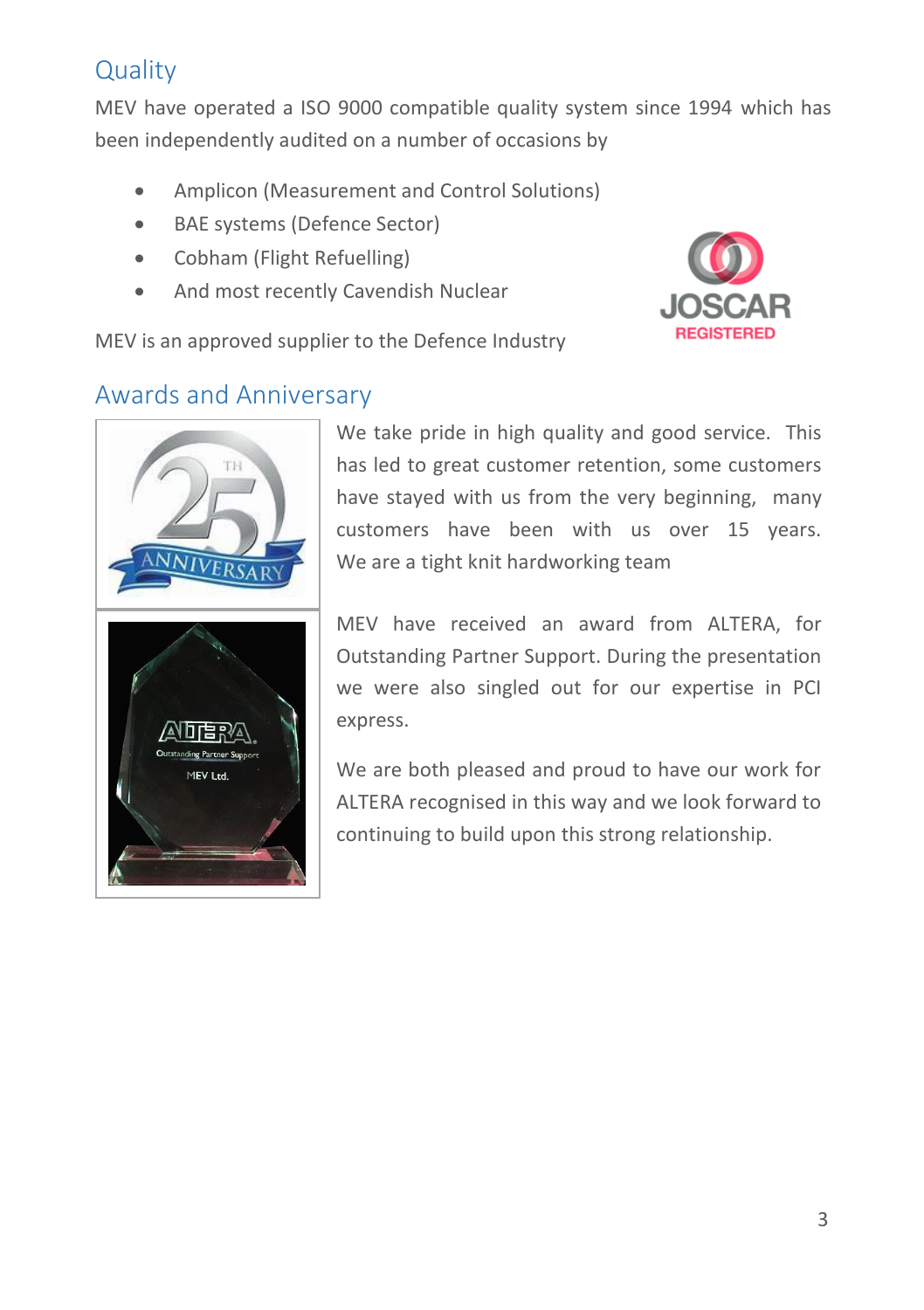# Ultrasonic Testing

MEV are partners with Bell Technology a supplier of Ultrasonic Non Destructive Test equipment and provide firmware / hardware design and device driver development to support this ongoing project

### db-UT

The db-UT is a ruggedized, portable ultrasonic inspection system capable of simultaneous multi-channel Time-of-Flight-Diffraction (TOFD) and Pulse Echo (PE) Corrosion/Erosion Mapping, and is also capable of interfacing to a wide range of single/multi-axis manipulators including video tracking. The system comes complete with a suite of comprehensive data collection and off-line analysis software that runs under Windows.

### db-UT POD



db-UT is a stand-alone version of the db-UT portable ultrasonic inspection system capable of simultaneous multi-channel Time-of-Flight-Diffraction (TOFD) and Pulse Echo (PE) Corrosion/Erosion Mapping. The POD connects via a TCP/IP ethernet link and is suitable for deployment in remote environments such as underwater ROV systems.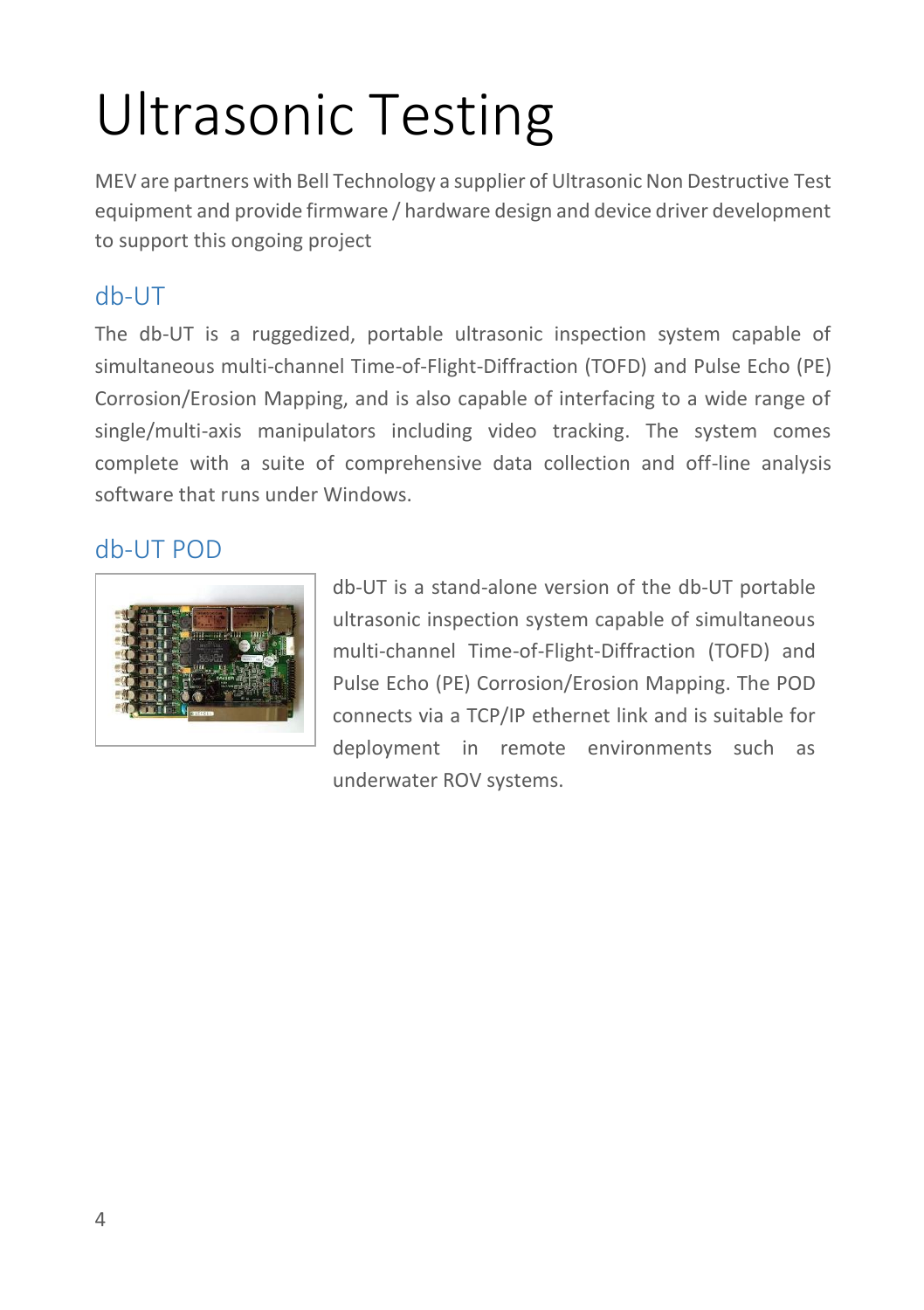### Altera Expertise

### Amplicon PCI data acquisition and serial cards



MEV have designed Amplicon's own-brand range of cards since 2000 from ISA through PCI and now PCIe solutions built around the low-cost Altera FPGAs.

Working with Amplicon MEV provides bespoke designs for specific customers.

### IPEC Online PD Monitoring



Partial discharge is the predominant cause of long term degradation and eventual failure of electrical insulation.

MEV have worked closely with IPEC to deliver database enabled data acquisition technology used to detect and monitor these discharges.

#### Sarclad In Chain SCM online measurement



MEV worked with Sarclad to design their main processing board in close collaboration enabling Sarclad to leverage MEV's FPGA expertise to realise their world leading on-line measuring system for continuous slab casting machines.